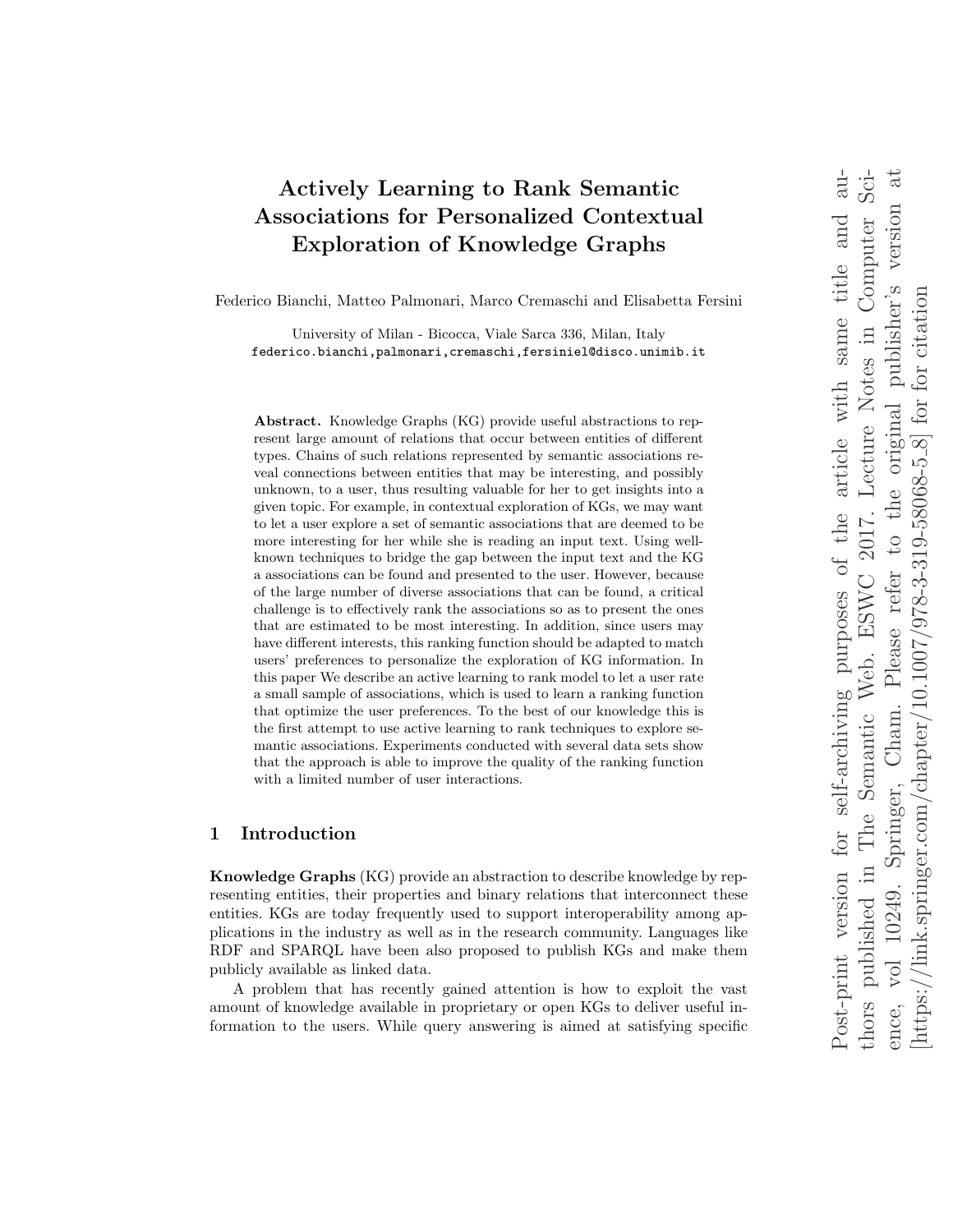information needs, knowledge exploration includes mechanisms to deliver information that is estimated to be interesting for the users in a proactive fashion [1]. Few approaches have been proposed to use information from a KG in the context of a task that is carried out by the user. For example, the Google Knowledge Graph is currently used to extend the results of a web search with additional information not explicitly required by a user. Other approaches use relations in the KG to enrich the information delivered to a user who is reading an input text[2]. We refer to this approach as contextual knowledge exploration, where a text is used as input to find relevant information in the KG. By using wellknown entity linking techniques, we can link entities mentioned in the text to a KB. If more than one entities are found, semi-walks in the KG that connect the two entities, i.e., semantic associations of finite length between the two entities [3, 4] reveal connections between entities that may be interesting, because they provide - possibly new - insights into the topic of the input text. For example, when reading a news article about US Election 2016, from mentions of Hilary Clinton and Donald Trump, an association of length equal to two found in DBpedia reveals that Clinton and Trump have been both members of the Democratic Party. From surveys collected among users, we found that many Italians, for example, do not know that Trump has been member of the Democratic party before being elected as member of the Republican Party. The main problem arising in contextual KG exploration is that a very large amount of associations can be found between a set of entities extracted from even relatively short text. For example, from 12 entities extracted from the starting piece of an article<sup>1</sup> of 74 words, as many as 738 associations are found in DBpedia with DaCENA<sup>2</sup> , a prototype for contextual KG exploration in the data journalism domain [4]. The crucial research problem that needs to be addressed to exploit the large amount of semantic associations represented in KGs is to provide effective methods to identify those few associations that are more interesting for the users. Several approaches have been proposed that use measures based on graph analytics to rank associations [5]. Given a certain ranking over the associations, users can look at the associations in the order defined by the ranking or at a set of top- $k$ associations. A different approach proposes to use the associations ranked in order of interest by a set of users to train a learning to rank model so as to maximize users' preferences [5]. However, the key hypothesis that motivates the work presented in this paper, is that *different users may be interested in differ*ent kinds of associations, which suggests that the ranking function should be optimized based on the preferences of individual users. In the latter case we cannot expect that users label a large number of associations, which is required to learn the ranking function. Starting from these observations the work addressed in this paper addresses the following research questions: Q1) Can we learn to rank semantic associations by collecting a small number of labels from a user, so that we can personalize the content delivered to her based on her preferences?

 $Sci-$ Post-print version for self-archiving purposes of the article with same title and au- $\overline{\text{au}}$ thors published in The Semantic Web. ESWC 2017. Lecture Notes in Computer Science, vol 10249. Springer, Cham. Please refer to the original publisher's version at vol 10249. Springer, Cham. Please refer to the original publisher's version at Web. ESWC 2017. Lecture Notes in Computer Post-print version for self-archiving purposes of the article with same title and [https://link.springer.com/chapter/10.1007/978-3-319-58068-5  $8$ ] for for citation  $\frac{1}{\text{link}}$ .springer.com/chapter $\frac{10.1007}{978-3.319-58068-5.8}$  for for citation The Semantic thors published in  $[https://www.10033]{\label{thm:1000}}$ ence,

 $^{\rm 1}$ http://www.nytimes.com/2016/12/05/business/italy-referendum-euromarkets.html

 $^{\rm 2}$ www.dacena.org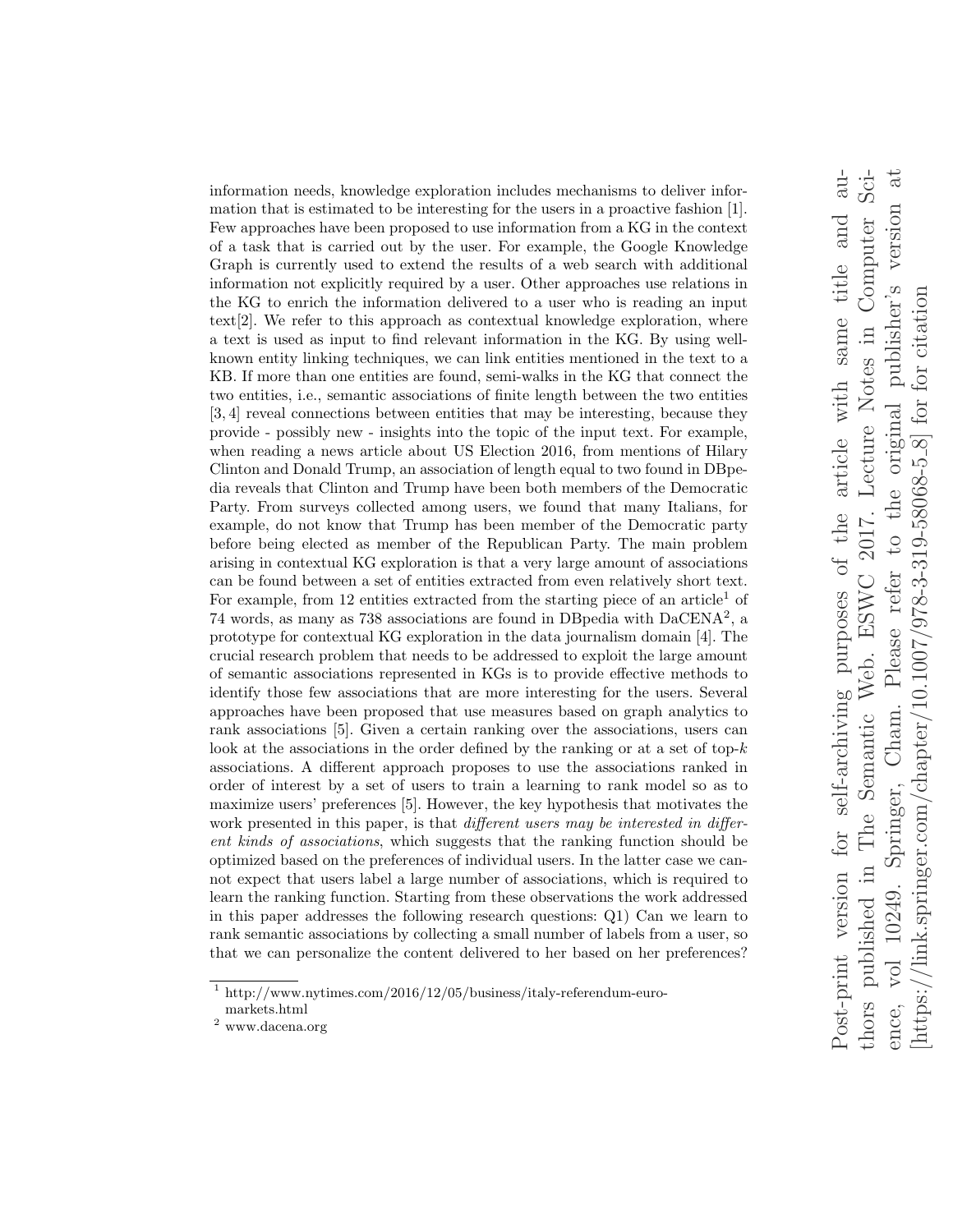Q2) Do we need personalization in contextual exploration of KGs with semantic associations, or can we assume that different users are interested in the same content?

To answer to Q1, we propose an active learning to rank model to reduce the number of associations that need to be labeled by the user. The model comprises: 1) a pay-as-you-go workflow to incrementally collect labels from a user and learn to rank the associations based on her preferences using the RankSVM algorithm; 2) algorithms to actively select the associations that the user has to label; 3) different approaches to select the first set of associations that the user has to label, thus solving a cold start problem generated by the above mentioned active sampling algorithms, 4) a set of features based on KG analytics to represent associations and support the model. To evaluate the effectiveness of the proposed model under different configurations and against different baselines, we have built two data sets consisting of ratings given by different users on a complete set of associations extracted for different pieces of news articles. Results show that the proposed approach is feasible and provide a consistent improvement of the ranking quality with a limited number of interactions. To answer to Q2, we measure the agreement among ratings given by different users to associations found for the same articles. Results clearly show that different users are interested in different content, thus confirming the need for personalization methods in contextual KG exploration.

To the best of our knowledge this is the first attempt to use active sampling to learn to rank semantic associations, thus improving on state of the art approaches that require a large number of labels to learn a ranking function over semantic associations. The paper is organized as follows: in Section 2, we further motivate the proposed approach by discussing contextual KG exploration, with an example of application; in Section 3, we explain our active learning to rank model; in Section 4 we describe the experiments conducted to evaluate our model; in Section 5 we discuss related work, while in Section 6 we draw some conclusions and discuss future work.

# 2 Contextual KG Exploration

Information extracted from a reference KGs can enrich the experience of a user while she is accessing content she is interested in, for example a news article, or multimedia content. This information can expand the user knowledge with unknown information on a given topic or help her better understand the content she is accessing. In addition, the input content tell us something about current interests of the user, thus providing a starting point to select pieces of information from the KG that are valuable for the user. Named Entity Recognition and Linking (NEEL) techniques [6] help bridging the gap between an input text (e.g., a news article or text associated with multimedia content) and the KG. Starting from a set of entities extracted from the input text, semantic associations connecting any of these two entities are defined as semi-walks in the reference KG [3]. We consider only relations between entities and avoid loops. By merging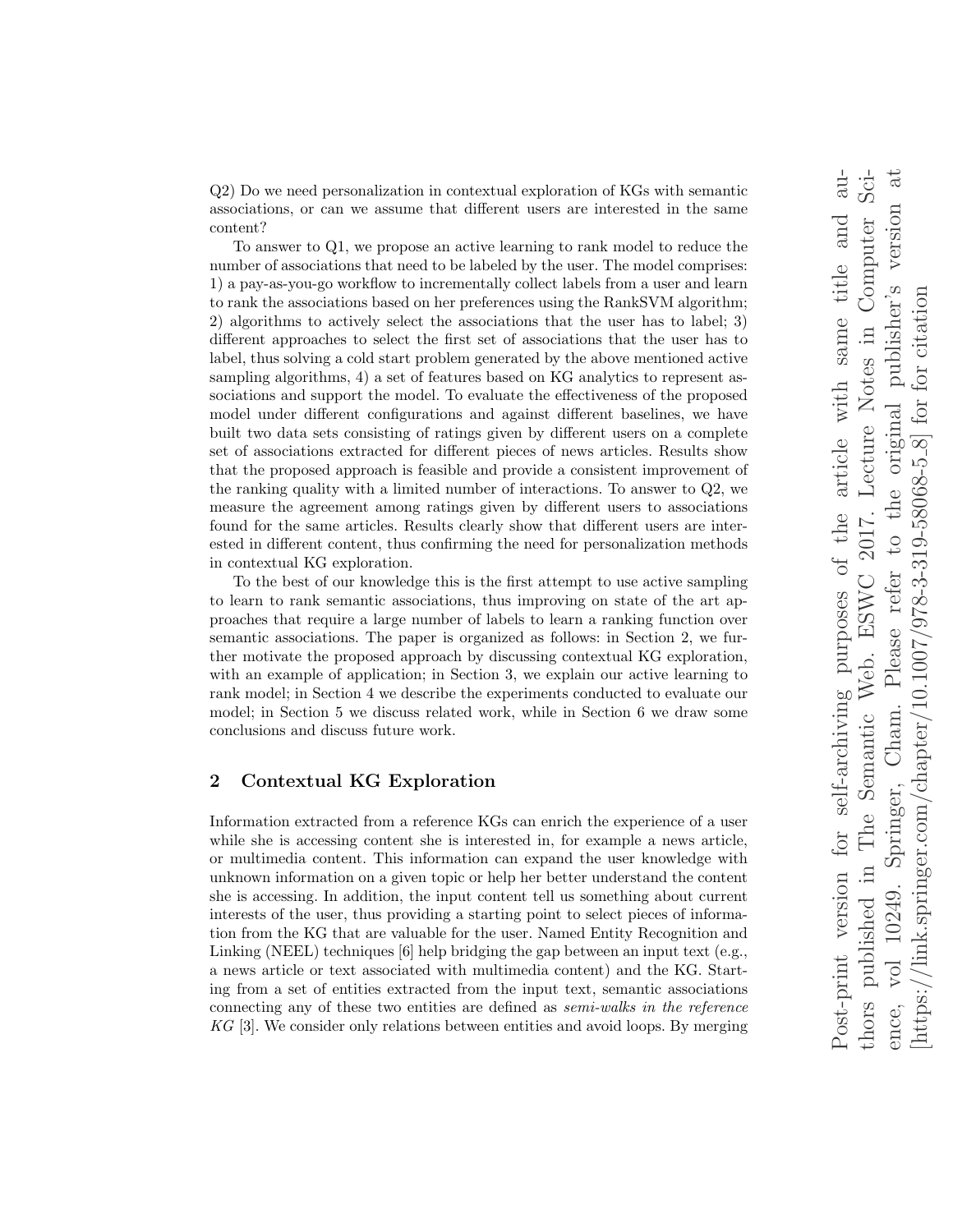every relation that occurs in some of the retrieved associations, we obtain a subgraph of the reference KG, which is related to the input text. To better illustrate this idea, we describe DaCENA (Data Context for News Articles), an application that supports exploration of KGs in the domain of data journalism [4]. DaCENA has been developed by our team in collaboration with DensityDesign (a lab of information visualization design from Politecnico di Milano, Italy) to target one of the objectives of data journalism, described by the following quote: "In an age of big data, the growing importance of data journalism lies in the ability of its practitioners to provide context, clarity and, perhaps most important, find truth in the expanding amount of digital content in the world" [7]. DaCENA is aimed to provide additional information (a data context) to a user who is reading a news article, in the form of a set of semantic associations extracted from a KGs. The DaCENA framework consists of two main components: 1) Text & Data Analyzer and 2) Contextual Explorer. The first is a component responsible for processing and storing the information used to build the context of an article; Contextual Explorer, is an interactive user interface that let the user read the articles enriched with semantic associations extracted from a KG (Figure 1).



Fig. 1. DaCENA Interface

In DaCENA we are currently using TextRazor<sup>3</sup> as NEEL tool and DBpedia<sup>4</sup> as reference KG. Once entities are extracted we make several queries to the DBpedia SPARQL endpoint to extract the semantic associations that connect all these entities (we use a SPARQL endpoint to ensure that we retrieve up-to-date information). While we started with extracting associations of maximum length equal to three, now we consider only associations of maximum length equal to two, because we found - with preliminary user studies - that associations of length greater than two are seldom considered interesting by the users. Otherwise, while we previously found every association from a principal entity to every other entities, we now consider shorter associations between every entity extracted from the text. Processing an article may require significant amount of

<sup>3</sup> https://www.textrazor.com/

<sup>4</sup> https://dbpedia.org/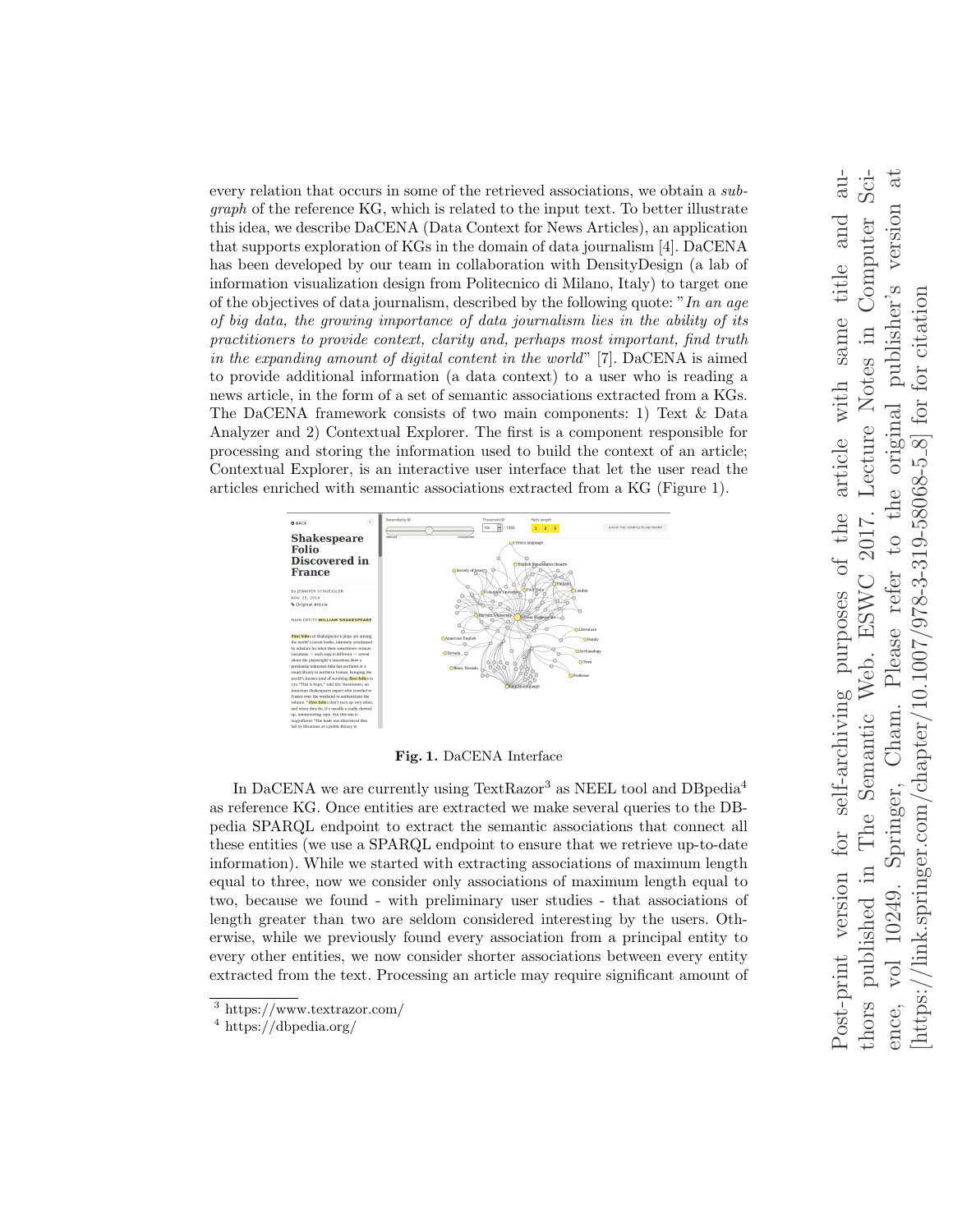time (up to thirty minutes) if semantic data are fetched by querying a SPARQL endpoint as we currently do. Therefore, texts and data are processed off-line so as to make the interactive visualization features as much fluid as possible. DaCENA currently uses a measure for evaluating the *interestingness* named **serendipity** [4]. Serendipity is defined as a parametric linear combination of a measure that evaluates the relevance of an association with respect to a text, and a measure that evaluates how much an association may be unexpected for the user. An association is relevant if the virtual document built by concatenating the abstracts of each entity occurring in the association is similar to the given text. Instead, an association is unexpected when it is composed by properties that are rare, i.e., not frequently used, in the KG. Let  $\alpha$  be a parameter used for balancing the weight of each measure, and text be the input text; the serendipity  $S(\pi)$  of an association  $\pi$ , is computed by the following formula:

$$
S(\pi, text) = \alpha * relevance(\pi, text) + (1 - \alpha) \,rarity(\pi)
$$

In the interface shown in Figure 1 the user can see the graph and adjust the serendipity parameter to favor relatedness or unexpectedness. By using DaCENA with several articles, we could observe that a large amount of associations can be extracted even for a small text; for example from an article about politics<sup>5</sup> we extracted a 3500 associations; serendipity can be used to rank associations and filter the set of  $k$  most interesting associations that are shown to the users, where  $k$  can be set by the user herself (preliminary user studies suggest that users do not want to look at more than 100 associations).

## 3 Active Learning To Rank for Semantic Associations

To describe our approach to actively learn to rank semantic associations, we first explain the workflow and the algorithms we use and test. Then we describe the features that we use to represent semantic associations. Figure 2 describes the workflow used in our model, which is based on a learning loop. The entry point (step 1) is a bootstrapping phase where we select the first associations that the user has to label. The user labels the associations selected in the bootstrapping step (step 2) using a graded scale, e.g.,  $< 1, 2, 3, 4, 5, 6$  >, where higher grades represent higher interest for an association. We will refer to labels provided by users also as ratings. Then we use these labels to train a learning to rank algorithm (step 3), which ranks all the associations by assigning them a score. If the user decides that she is satisfied with the ranking obtained so far, the loop stops. Else, we proceed to further improve the ranking by collecting more labels using active sampling (step 5). In active sampling, observations are selected with the aim of optimizing the ranking function with the as few labels as possible. To find the observations for which labels are estimated to be more informative, active sampling algorithms use the scores determined by the learned ranking

 $5$  http://www.nytimes.com/2012/10/26/us/politics/for-obama-aides-endgame-takesgrunt-work-and-math.html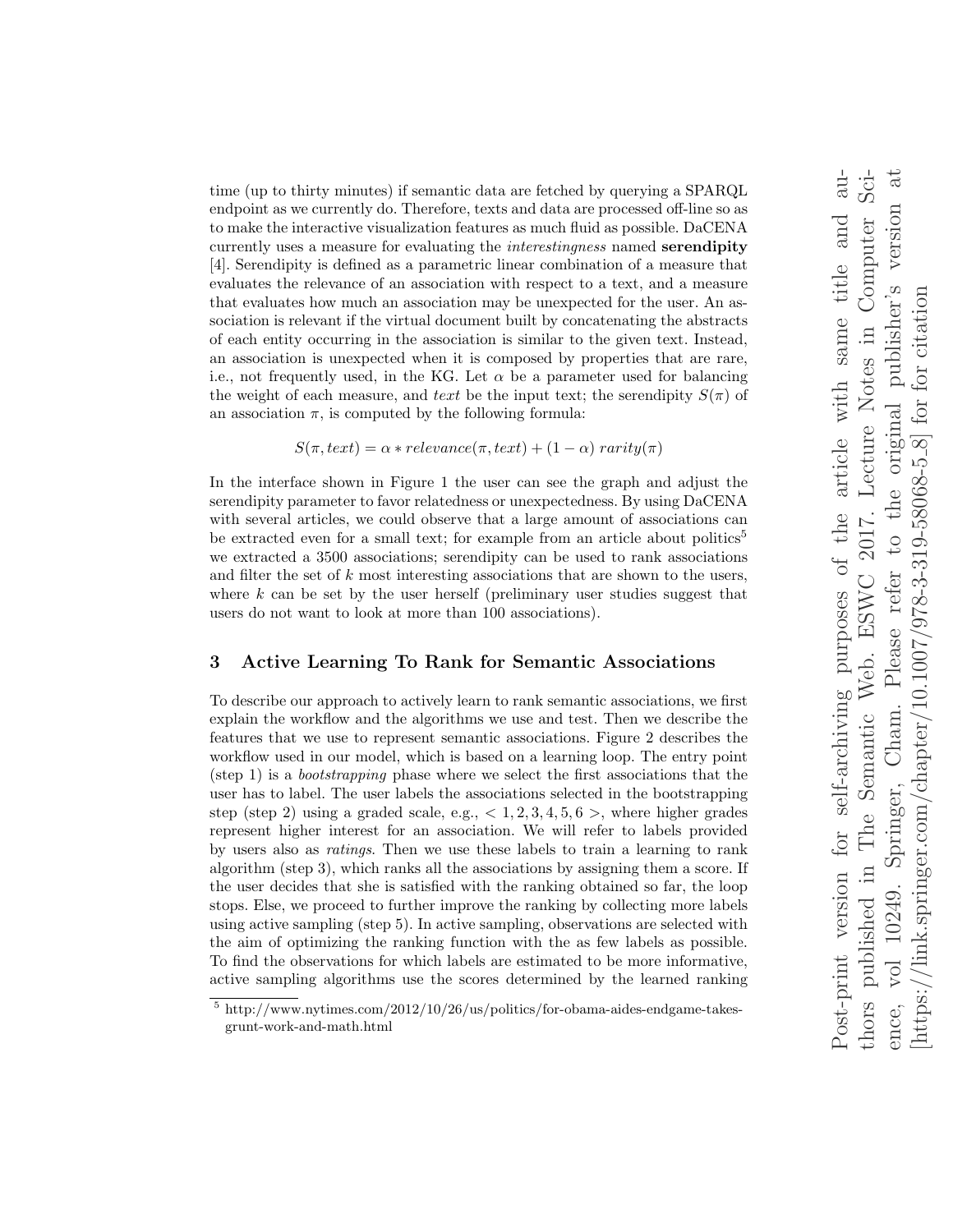

Fig. 2. High level example of our model

function. This prerequisite, motivates the need for introducing a bootstrapping step (Step 1) where labels are not selected using active sampling. After Step 5, we close the loop by repeating Step 2, in which the user labels the new associations selected in Step 5. The labels provided by the user are used to train again the learning to rank algorithm and return a new ranking (Step 3). Observe that after the first iteration, the observations that the user has to label are always selected using active sampling. Here below we further discuss the main steps of the loop, i.e., steps 1, 3 and 5.

Step 1: Bootstrap Active Learning Two approaches are proposed: the first one (alternative 1a) is based on clustering algorithms while the second one uses an heuristic ranking function (alternative 1b). The latter has the advantage that we have an ordered set of associations (and, hence a small set of interesting associations) to present to the user even before she provide any label.

Alternative 1a: the assumption at the basis of this approach is the following: observations that would be rated in a similar way by a user are spatially near in the feature space used to represent the associations, while observation rated in different ways should be distant in this space. Based on this assumption, the best way to quickly collect the training data is to cluster the data set and take the most representative observation for each cluster (the observation nearest to the mean of the cluster). Approaches similar to this have been already considered in active learning settings  $[8, 9]$ , in which clustering is used to find the first observations for machine learning models. We test two clustering algorithms: the first one is the Dirichlet Process Gaussian Mixture Model [10] (Dirichlet) that has been chosen for its ability to automatically find the best number of cluster inside the data set; this is useful because we cannot know a-priori which could be the correct number of cluster for a given set of associations. We also evaluate a second clustering algorithm, the Gaussian Mixture Model (Gaussian) [11]. It is important to notice that these algorithms select associations that are representative of a data set, but that does not mean that these associations are also meaningful or interesting for a user.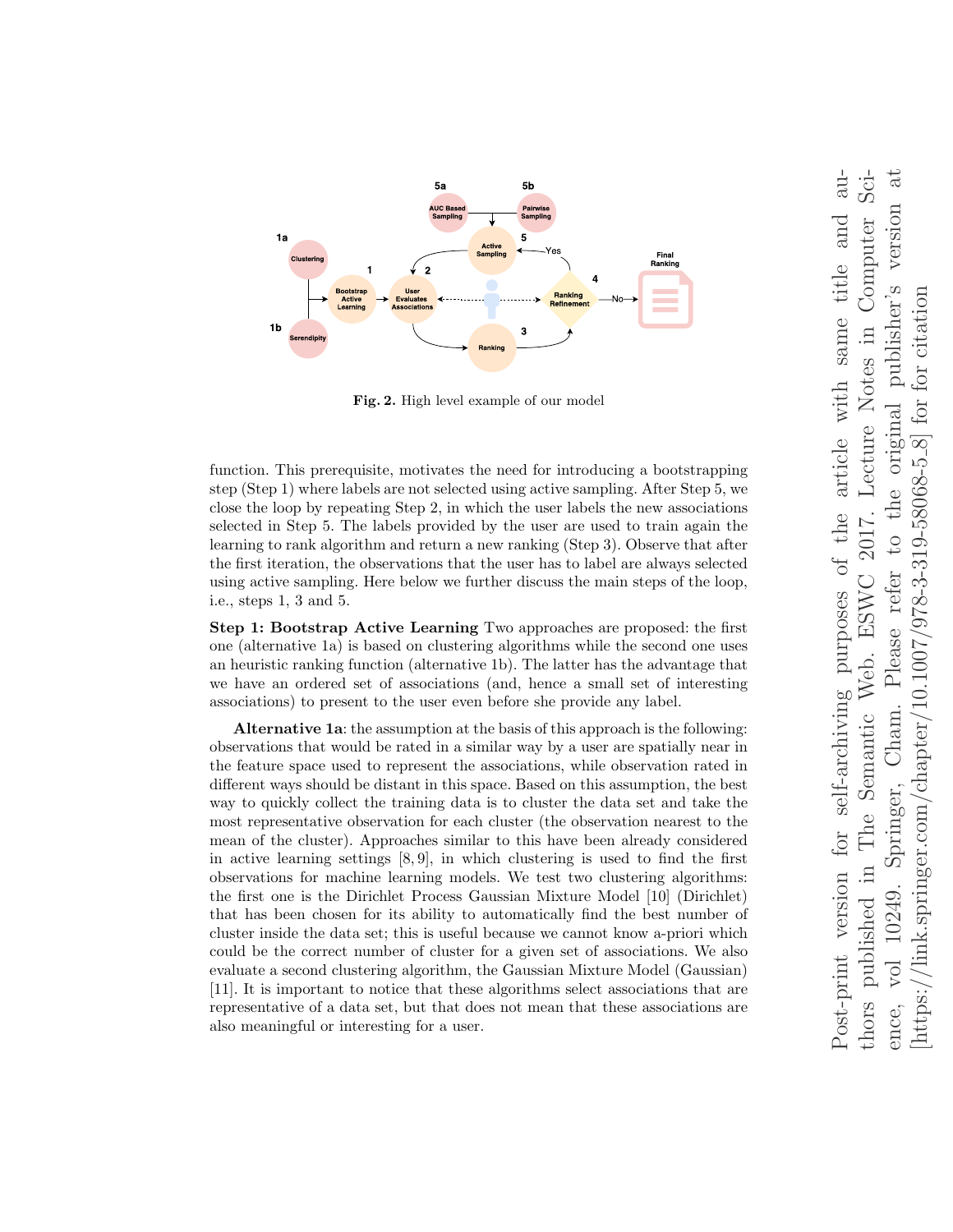Alternative 1b: another approach that we propose to use for bootstrapping the model (also in consideration of the latter remark) is to use an heuristic ranking measure. In this way, not only we can show to a user a set of associations even before she provides any label, but we can also ask their ratings on a set of associations that are heuristically believed to be interesting for them. In the context of contextual KG exploration, this may be desirable to improve the user experience, when compared to asking ratings on a set of uninteresting associations. In particular, as heuristic ranking function, we use the serendipity measure defined in Section 2.

Step 3: Ranking In this phase we need to train a learning to rank algorithm that can helps us ordering associations. Usually learning to rank is divided in three approaches[12]: point-wise, pair-wise and list-wise. In our approach we use the RankSVM [13] algorithm, which implements a pair-wise approach where the ranking problem is transformed into a pair-wise classification problem [12]. RankSVM is a variant of SVM created for learning to rank tasks, it takes ratings (based on a graded scale) over a set of the domain items as input and use these ratings to infer labels for a set of item pairs. An item pair is assigned a label equal to 1, if the first item of the pair should be ranked higher than the second one, and equal to -1, otherwise. This is the binary input of the inner algorithm used to learn the ranking function. This function assigns a score (a real number) to each item by generalizing the binary input.

Step 5: Active Sampling We implemented two supervised active sampling algorithms proposed in the document retrieval field. Both the algorithms use a pairwise approach, meaning that they can be directly used on pairwise learning to rank algorithms.

Alternative 5a: the first algorithm [14] (denominated AUC Based Sampling, or, shortly, AS, in the next sections) tries to optimize the Area Under the learning Curve (AUC), by selecting individual observations for labeling, without explicitly comparing every pair of domain items. The algorithm is thus known to be sub-optimal, runs efficiently. It is essentially based on the computation of the estimated probability of a binary class for an observation (thus, it was used in a binary setting). The algorithm uses a parameter  $\lambda$  to calibrate the weight of two different probability estimations.

Alternative 5b: the second algorithm [15] (denominated Pairwise Sampling, or, shortly, PS, in the next sections) explicitly compares pairs of associations to select the most informative pairs. The most informative pairs are the ones that maximize two measures: Local Uncertainty (LU), which estimates the uncertainty of the relative order within the pair, and Global Uncertainty, which estimates the uncertainty of the position of each element of the pair within the global ranking. A parameter  $p$  is used to tune the weight assigned to the LU measure. In this case, users are then asked to rate each association in the most informative pairs. With this approach, we can evaluate if the uncertainty score used to select the pair is incoherent with user ratings, thus providing more informative labels to RankSVM. The explicit generation of the observation-pairs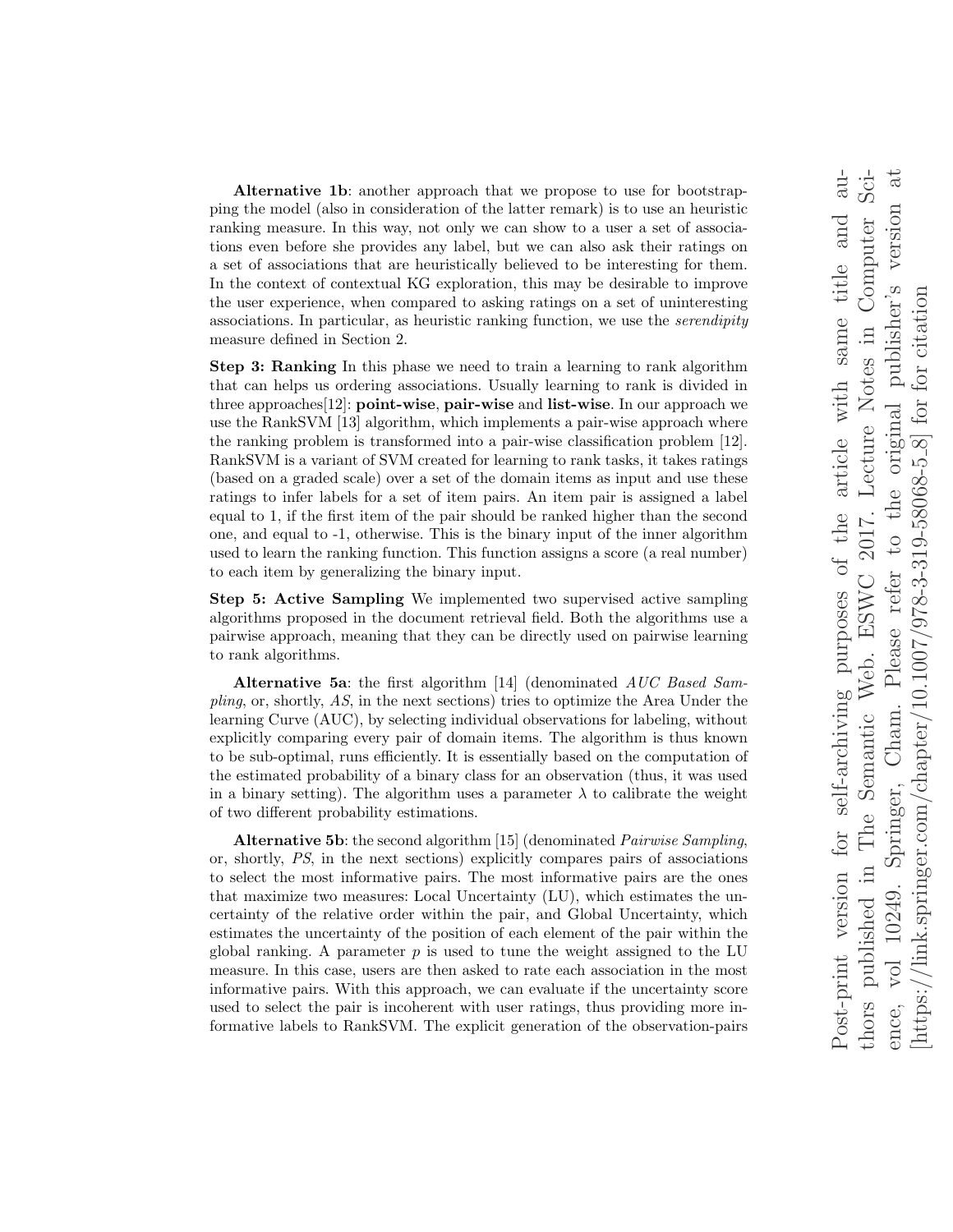makes this algorithms less efficient than AUC-based Sampling, which may prevent its application to the exploration of a large number of associations.

#### 3.1 Features

To represent the semantic associations inside our platform we used different measures. In this way we are able to define feature vectors for the active learning to rank algorithms. We normalize data extracted with these measure using a standard normalization techniques by removing the mean and scaling to unit variance.

Global PageRank We use the data in [16] to collect a global score of the PageRank inside DBpedia. In this way we are able to get an overall value of the importance of an entity inside the KG. The global pagerank of an association is computed as the average global pagerank of every entity occurring in the association.

Local PageRank We compute PageRank [17] on the sub-graph, defined by the associations extracted from an input text, to measure the centrality importance of each entity (hence the name of local pagerank). Local pagerank is computed as the global pagerank but on the sub-graph.

Local HITS We ran the HITS (Hyperlink-Induced Topic Search)[18] algorithm to compute two scores for each node of the local graph. The first, authority score, should indicate how much a node is *important*, while the second, hub score, should indicate nodes that points to nodes with an high authority score. The measure gives two score for each association: one for the average of the authority values and one for the average of the hub values.

Temporal Relevance Using the Wikimedia API we extract the number of time a wikipedia entity (page) as been accessed in a specific date (date of the publication of a given text, for example). In this way we are able to get a value of importance related to timing. For example, if we consider Wikipedia  $\arccos 6$ on the page Paris, we see that the entity has been accessed 8.331 times on 12- 11-2015 and 171.988 times on 14-11-2015, when on 13-11-2015 there have been terrorist attacks in Paris. The temporal relevance for an association is given by the average score of the temporal relevance of the entities

Relevance This measure is based on the similarity between the concatenation of the abstract of the entities in an association and the input text that was used to extract all the associations. The measure was previously defined in [4]. The similarity can be computed with different similarity measure, in this context similarity is computed using cosine similarity weighting the terms using TF-IDF. Path Informativeness We use a measure defined in previous work [3] of path informativeness, which is based on the concept of Predicate Frequency Inverse Triple Frequency (PF-ITF), that is used to rank path in order of informativeness. Path Pattern Informativeness We use a measure on path patterns, defined in [3], to get the informativeness of patterns extracted from paths.

<sup>6</sup> http://tools.wmflabs.org/pageviews/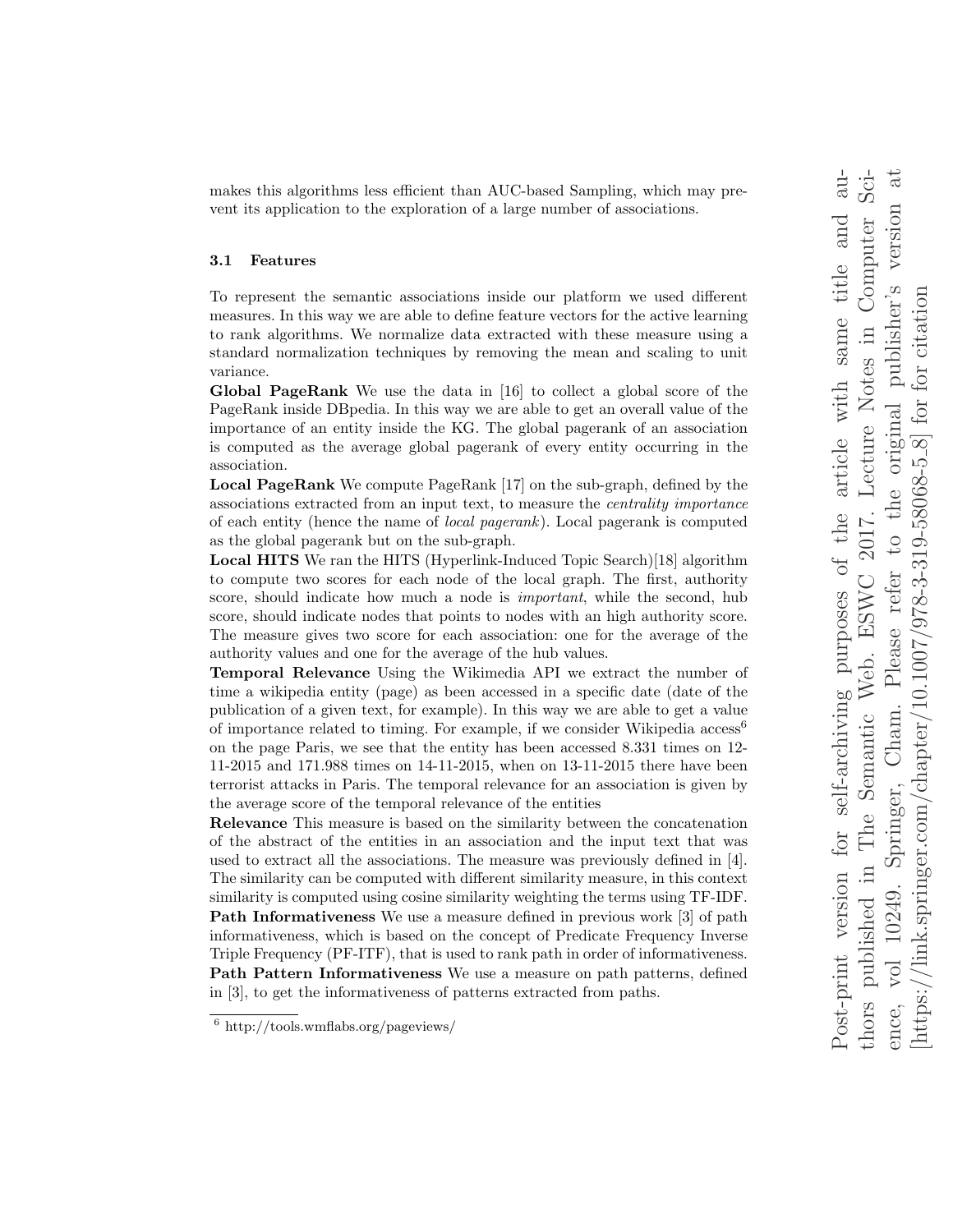Rarity This measure computes how much a path is rare using the global frequency of its property inside the DBpedia KG. It was previously defined in [4].

### 4 Experiments

The purpose of the experimental evaluation is to validate the hypothesis that personalization is important in KG exploration, to evaluate the performance of the proposed model, and to compare alternative approaches proposed for different steps of the model. The experiments were run on a machine with a Intel Core i5 (4th Gen) (1.6Ghz).

#### 4.1 Experimental Settings

To test our model we built two different datasets, each one consisting of triples  $\langle \text{text}_i, A_i, \text{rating}_{{s_{u,i}}} \rangle$ , where  $text_i$  is a text extracted from a news article retrieved from online news platforms like NyTimes and The Guardian,  $A_i$  is the set of all associations extracted for  $article<sub>i</sub>$  with our tool DaCENA, and ratings<sub>u,i</sub> contains the labels assigned by a user u to every association in  $A_i$ . From each triple in a dataset, we can derive a complete ranking of the retrieved associations for one user, i.e., an ideal ranking to use in our evaluation.

Asking to a user to rate a large number of associations is demanding and tedious for her, and may downgrade the quality of the labels because of fatigue bias. Otherwise, we would like to collect a sufficient number of ratings for different articles. Thus, in the first dataset, we selected relatively short, semantically self-contained, texts (usually one long initial paragraph) extracted from five articles, for which we could retrieve a number of associations usually lower than 100. Associations were extracted from 5 different articles and for each articles we extracted, respectively 51,60,98,44 and 113 associations. Data was collected from 14 users, so some of the users took the survey more than one time. User ratings have been collected through an online form, through which users were asked to read the text and rate semantic associations based on their interest. Users were also asked questions to let us profile, e.g., their education degree, mastering of the English language, and knowledge about the text topic. For ratings we choose a graded scale from 1 to 6, following guidelines suggested in a recent study [19]. Differently from a five-valued ordinal scale, this scale provides a symmetric range that clusters scores in two sets: scores with a negative tendency (1, 2 and 3) and scores with a positive tendency (4, 5 and 6). As a result, we obtained a dataset consisting of 25 different ratings, referred to as smaller dataset in the following (for the small number of associations in each ranking). However, we want also to evaluate if results obtained over small association sets are comparable with results obtained with (and thus generalizable to) large association sets. To this end, we use ratings provided by two different students with a background in communication sciences, who were asked to rate thousands of associations extracted for two full-length articles, with the goal of evaluating heuristic functions used in an early versionof DaCENA. In this case, we used a three-valued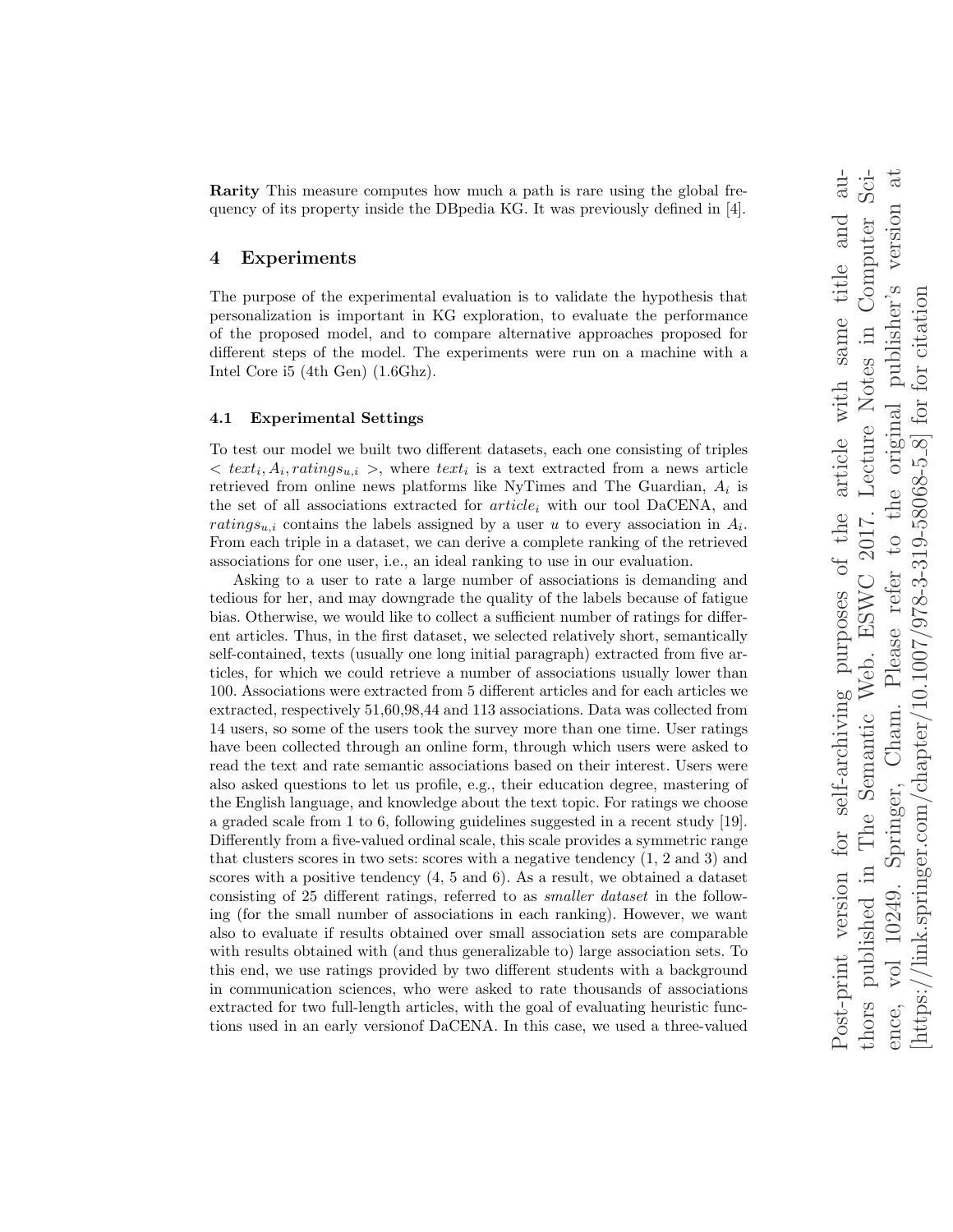scale for ratings, from 1 to 3. We refer to this dataset, that consists in three complete rankings, as to larger dataset (for the larger number of associations in each ranking).

Using the ideal rankings in the two gold standards, we meaasure the quality of the rankings returned by our model at different iterations using Normalized Discounted Cumulative Gain (nDCG) computed over the top-10 ranked associations, denoted by nDCG@10. In addition, we compute the Area Under the nDCG@10 Curves (AUCs) as an aggregate performance measure. At each iteration of active sampling, we use two and six user labels in the smaller and the larger datasets, respectively. The motivation for this specific choice is given below, when discussing details about the model configurations. We carry out experiments in two different settings: in Contextual Exploration Settings, we consider the workflow as implemented in a system that supports contextual exploration: the set from which we select the observations to label is the same set used to evaluate the performance of the model. In this settings, we make sure that observations labeled during previous iterations are not labeled a second time by the user). In Cross Validation Settings, we split the associations in two sets: training and test. In this settings, which was used also in previous work [14], active sampling always picks associations from the training set. Although not amenable in contextual KG exploration, this approach is helpful to evaluate the robustness of the model. In fact, we can use 2Fold-Stratified Cross Validation to make sure that results can be reasonably generalized and do not depend on specific data. Random algorithms will be run multiple times to stabilize values.

#### 4.2 Configurations and Baselines

We evaluate different configurations of the model, based on the alternative algorithms proposed in two steps of the loop. For Bootstrap Active Learning, we consider three approaches: two clustering algorithms (Gaussian vs. Dirichlet), and the Serendipity heuristic function, for which we set  $\alpha = 0, 5$ . For Active Sampling, we consider two algorithms: AUC Based Sampling [14] (AS) and Pairwise Sampling [15] (PS). Parameters of these two algorithms have been determined experimentally, and set to  $\lambda = 0.8$  and  $p = 1$ . The six configurations of the active learning to rank workflow described above are compared also against three different baselines:

- $-$  Random  $+$  Random: RankSVM is still used to learn a ranking function, but is trained using ratings assigned to associations that are randomly selected, both in the bootstrap and active sampling steps.
- $-$  Serendipity No-AL: we consider the ranking determined with Serendipity, which is not based on active learning and does not change across iterations.
- $-$  Random No-AL: we consider random rankings of associations, which are not based on active learning and do change across iterations.

Configuration Details In the small data sets Dirichlet Clustering and Gaussian Clustering, in the first iterations, selected an average number of clusters equal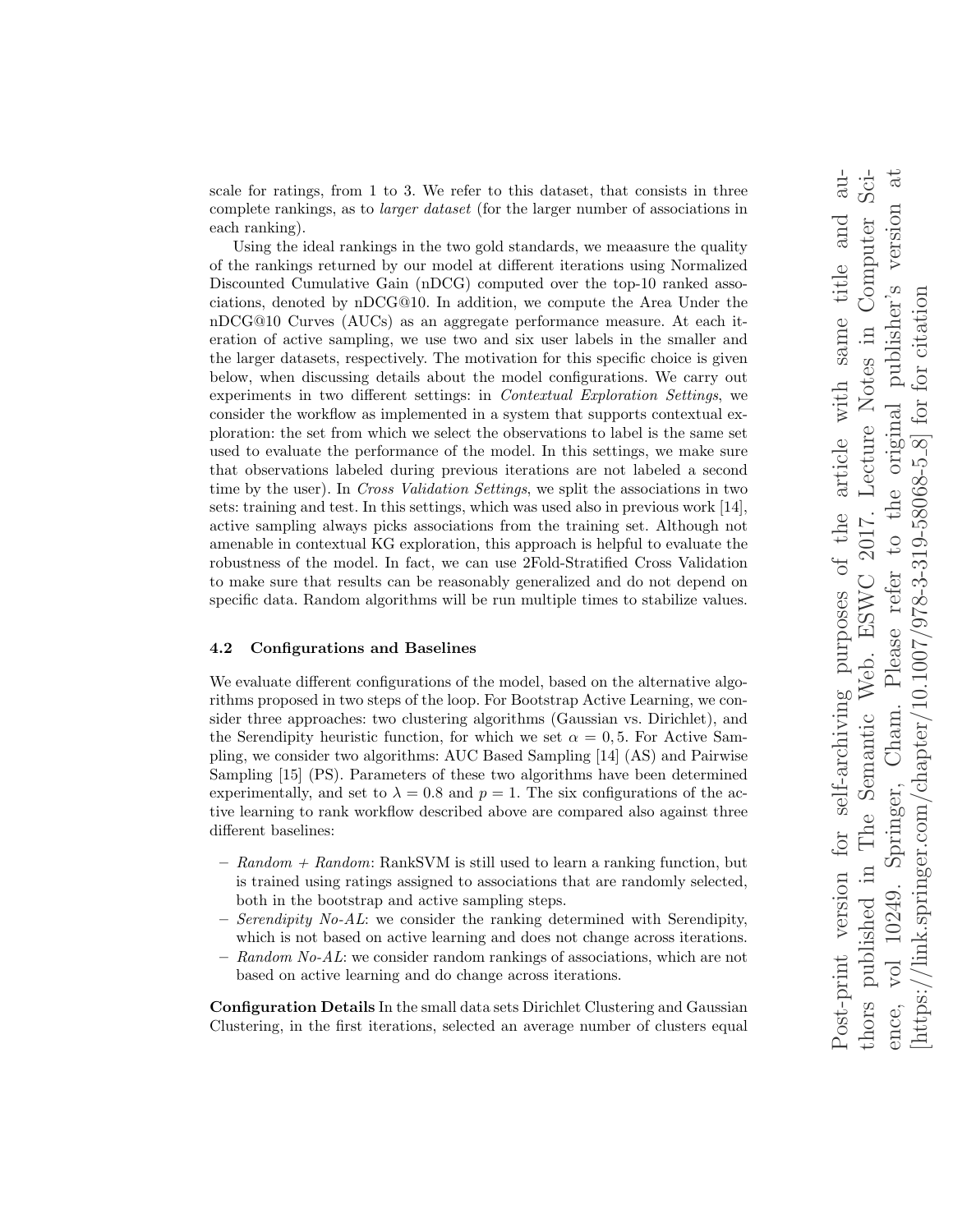to 3 (and thus, an average number of 3 associations are selected from this two methods in the first iteration); for this reason, to feed the model with an equal number of observation, on the average, for both Serendipity and Random Active Learning we choose to select 3 associations to be labeled. In the smaller data sets, for the supervised active learning to rank, we select 2 associations to be evaluated for each iteration. The clustering algorithms in the larger data sets selected an average number of cluster equal to 5, so, in this case, for both Serendipity and Random Active Learning we choose to select 5 associations to be labeled. After the first iteration, from both AUC Based Sampling a techniques we selected 6 observation to be labeled (since we have more data). The small dataset were obtained by recent article and thus we could use the temporal relevance measure. This wasn't possible for the larger ones. We used a RankSVM with polynomial kernel on the large data sets that was able to output the results of a single iteration in what we considered interactive time (less then 2 seconds).

#### 4.3 Results and Discussion

Before discussing the results obtained in contextual exploration and cross validation settings, we discuss valuable insights gained from the analysis of the user ratings collected while creating the gold standards.

User interests and personalization. We have measured Inter-Rater Reliability [20] (IRR) to assess the usefulness of personalization within this context. Our idea is based on the assumption that different users are interested in different things. IRR was computed on the data sets that had the same associations rated by different users, results in Figure 2. We used two measures: Krippendorff's alpha, weighted using an ordinal matrix, and Kendall's W. We can see that for all the five texts used in this experiment, IRR is low and distant from 1, the value that usually represent unanimity between the raters. We also show the distribution of the ordinal scores for the data sets in table 1.

| Degree D1               |                             | $\mathbf{D2}$ |
|-------------------------|-----------------------------|---------------|
| 1                       | 23.7% 67.4%                 |               |
| $\mathbf{2}$            | $ 14.5\% 30.1\%$            |               |
| 3                       | $\sqrt{22.3\% \cdot 2.5\%}$ |               |
| $\overline{\mathbf{4}}$ | $20.9\%$ NaN                |               |
| 5                       | $10.1\%$ NaN                |               |
| 6                       | 5.5%  NaN                   |               |

| Measure                         | Average on Data sets |  |  |
|---------------------------------|----------------------|--|--|
| Krippendorff's alpha $ 0.06154$ |                      |  |  |
| Kendall's W                     | $ 0.2608\rangle$     |  |  |
| <b>Table 2. IRR</b> score       |                      |  |  |

Table 1. data sets' degrees distribution

Contextual Exploration Settings In this setting the active learning algorithms Figure 3 where able to perform better than the baseline considered (we can notice that active learning approaches completely outperform the non active learning ones). We then computed the area under the curve, considering the nDCG@10, of the algorithms to summarize the graph (Table 4), the algorithm that performs better is the one that uses serendipity for the bootstrap step and AUC based sampling for the active sampling step.

Cross Validation Result we obtained in the cross validation settings reported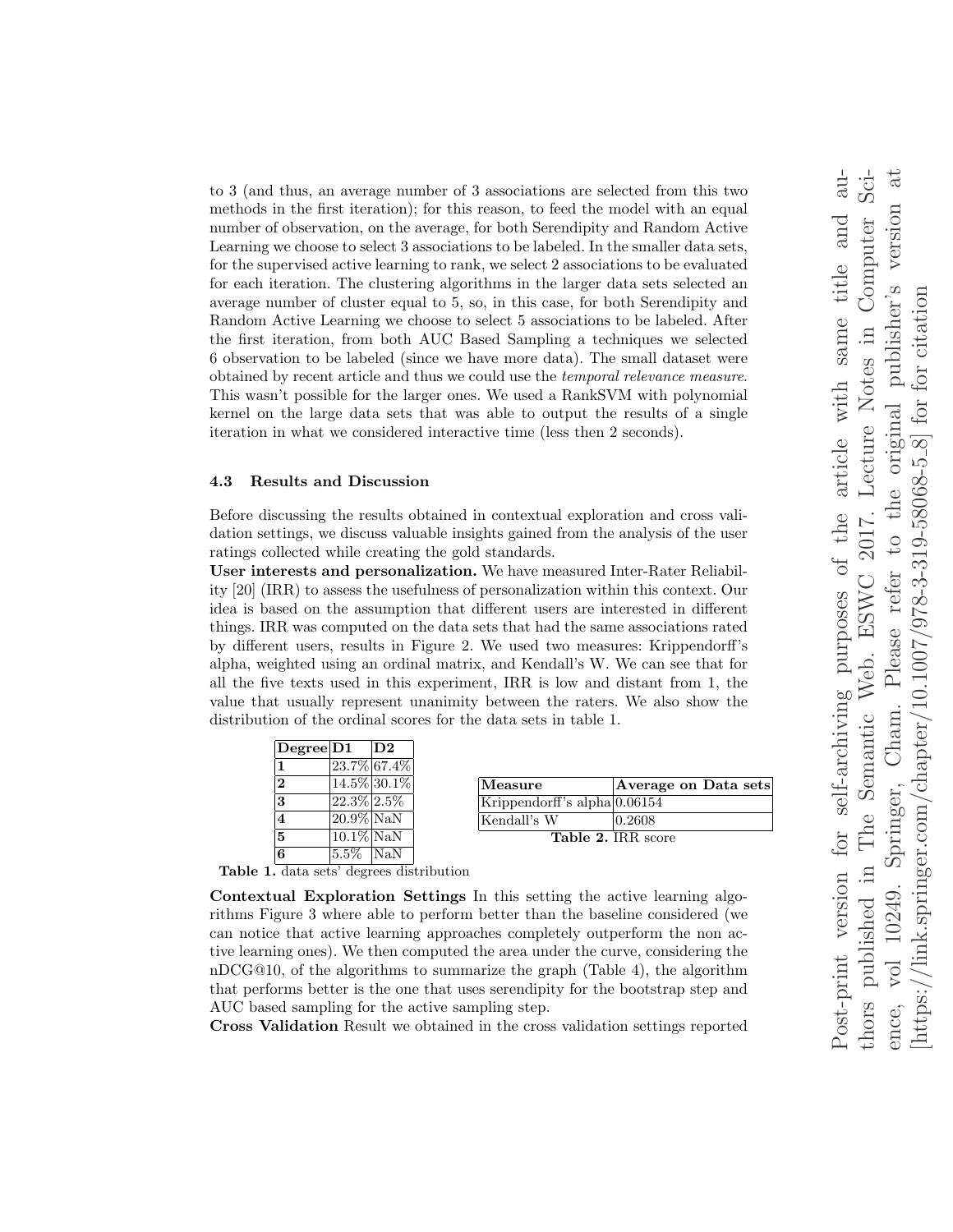that the best measure was the serendipity heuristic, combined with the use of the AUC based measure; this is similar to what we have seen in the previous experiment settings, with a decrease in performance probably due to the fact that the active learning algorithms are not able to access to the test data. The plots can be found in Figure 4 while the computed areas are in Figure 4.

| Algorithm           |        | Area D1 Area D2 |
|---------------------|--------|-----------------|
| Gaussian AS         | 3.0168 | 2.6455          |
| Dirichlet AS        | 3.0011 | 2.6872          |
| Gaussian PS         | 2.9975 | <b>NaN</b>      |
| Dirichlet PS        | 3.0009 | <b>NaN</b>      |
| Serendipity AS      | 3.0742 | 2.711           |
| Serendipity PS      | 3.0302 | <b>NaN</b>      |
| Random Random 2.976 |        | 2.6013          |

| Algorithm                |        | Area D1 Area D2 |
|--------------------------|--------|-----------------|
| Gaussian AS              | 3.0242 | 2.747           |
| Dirichlet AS             | 3.0711 | 2.7174          |
| Gaussian PS              | 2.9629 | <b>NaN</b>      |
| Dirichlet PS             | 3.019  | NaN             |
| Serendipity AS           | 3.2018 | 3.0817          |
| Serendipity PS           | 3.1399 | $\text{Na}$     |
| Random Random            | 2.9359 | 2.673           |
| Serendipity No-AL 2.7199 |        | 2.734           |
| Random No-AL             | 2.3199 | 1.7971          |

Table 3. Area of the lines of the algorithms for Cross Validation

Table 4. Area of the lines of the algorithms for Contextual Exploration Setting



Fig. 3. Contextual exploration setting results



Fig. 4. Cross Validation setting results

#### 4.4 Bootstrap Active Learning Analysis

Finding observation with different labels (operation that is needed to build the learning to rank model) since the first iteration isn't always possible. We evaluated the time for first iteration value, that corresponds to the average number of iteration needed for each method to have a training useful for training the learning to rank algorithm. The worst case of these algorithms is represented by a user who gives the same score to every observation. The result are visible

 $Sci$  $d-$ Post-print version for self-archiving purposes of the article with same title and authors published in The Semantic Web. ESWC 2017. Lecture Notes in Computer Science, vol 10249. Springer, Cham. Please refer to the original publisher's version at  $\ddot{a}$ to the original publisher's version Computer article with same title and [https://link.springer.com/chapter/10.1007/978-3-319-58068-5  $8$ ] for for citation  $\frac{1}{\ln k}$ .springer.com/chapter/10.1007/978-3-319-58068-5-8] for for citation Notes in Lecture 2017. for self-archiving purposes of the Please refer ESWC Web. Cham. Semantic Springer, The  $\overline{\mathbf{u}}$ Post-print version 10249. published  $\sqrt{10}$ https:/ thors ence,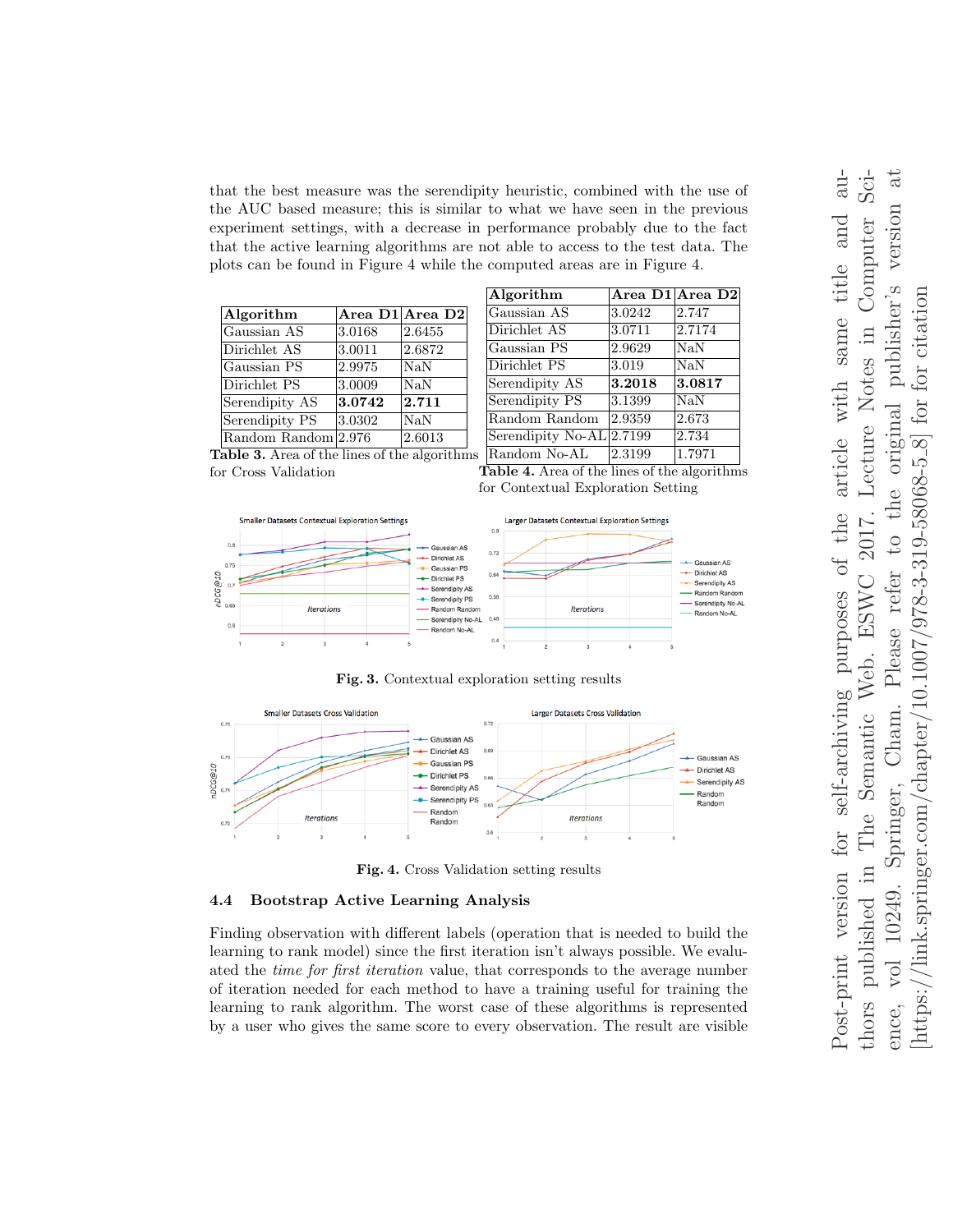in table 5. We show data for both the Cross Validation (CV) and Contextual Exploration Setting (CE). We can see that with the larger data sets the finding of the first observation becomes more difficult for the algorithm except for the Dirichlet approach that can probably adapt itself to the dataset in an easier way.

|                                          | $ \text{Algorithm} \# \text{Iter. D1 CV} \# \text{Iter. D2 CV} \# \text{Iter. D1 CE} \# \text{Iter. D2 CE} $ |          |        |        |
|------------------------------------------|--------------------------------------------------------------------------------------------------------------|----------|--------|--------|
| Dirichlet                                | 1.16                                                                                                         | .11      | 1.010  | 1.063  |
| Gaussian                                 | 1.08                                                                                                         | $1.16\,$ | 1.066  | 1.381  |
| $\left  \text{Serendipity} \right  1.08$ |                                                                                                              | 1.5      | 1.346  | 1.1363 |
| Random                                   | 1.25                                                                                                         | 1.5      | 1.1866 | 1.229  |

Table 5. Time for first iteration on the data sets

## 5 Related Work

We compare our work to previous work in the field of interactive KG exploration and of learning to rank approaches to KG exploration.

Interactive Knowledge Graph Exploration There has been a lot of interest in literature for KG exploration, in particular in the context of linked data. Several methods, described and compared in a recent survey [1], combine navigation, filtering, sampling and visualization to let users explore large data sets. For example, RelFinder is a web application that can be used to find relation of interest between two selected entities [21]. An interesting approach to KG Exploration in the context of the Linked Data is Refer  $[2]^7$ , which is an application that can be integrated in blogs as Wordpress Plugin and that scans an article to find entities and other meaningful text elements. After this operation, the Yovisto Semantic Framework is used to analyze the text to find those elements that are meaningful w.r.t the context. Next, external information, coming from other knowledge bases (like Wikipedia) is used to enrich the content with additional information. Refer is an example of contextual exploration of KG; the main difference between their approach and our approach is that we include semantic associations of length greater than one and introduce a model to order all associations, introducing a machine learning model personalize the exploration. None of the approaches mentioned above or surveyed in [1] introduces methods to learn information to show to the users based on their explicit feedback.

Learning to Rank and Active Learning for KG Exploration Learning to rank, which has been extensively applied to document retrieval [22], has been proposed only in one approach to KG exploration [5], where a function to rank semantic associations is proposed like in our approach. This approach use a variant of SVM on associations extracted from Freebase. Since the approach does not try to minimize the inputs needed to learn the ranking function, it can be hardly used to personalize the exploration of KG as our approach. In addition, some of their feature are specifically tailored on the Freebase structure while we propose features that can be easily applied to any KG (with a possible exception being time relevance, which requires bridges from the KG to Wikipedia). Active learning to rank introduces techniques to select the observations for which

 $\frac{7}{7}$  http://refer.cx/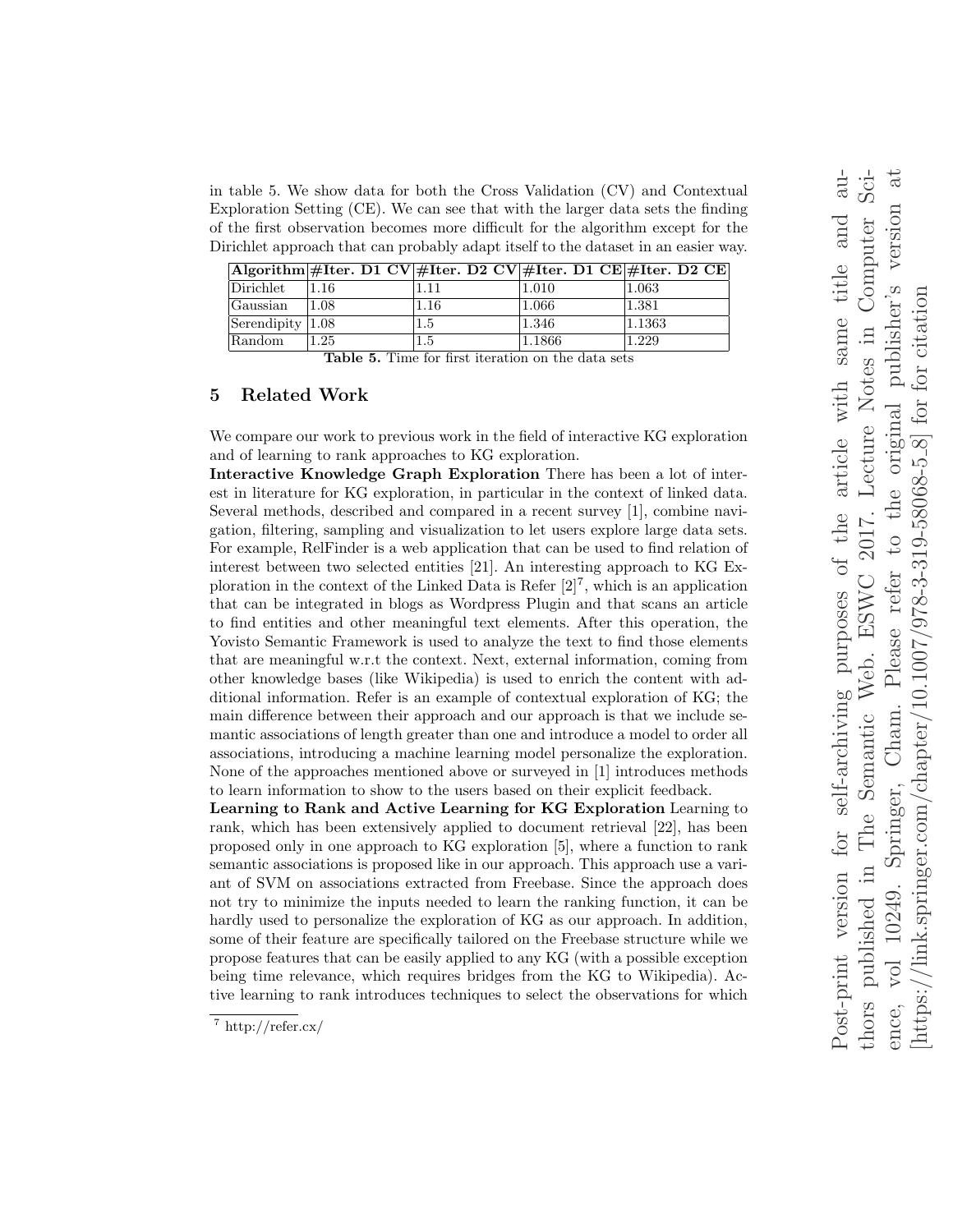labels are more informative. In our approach, we have implemented and tested two different techniques proposed for document retrieval. A first approach collects labels over individual observations (associations in our case) and solves the cold-start problem by randomly selecting positive and negative instances from a training set (which is split from the data ranked for the user). In our approach, we pick the associations that are labeled by a user from the set of associations ranked, which is more coherent with the contextual KG exploration workflow. However, we have also conducted tests with data split in a training and a test set to show the robustness of the model. In addition, we provided a principled approach to solve the cold-start problem in our domain. The second approach [15], which collects labels over pairs of observations, seem to be not only less efficient, but also less effective for ranking semantic associations. To the best of our knowledge, this is the first attempt to apply active learning to rank to the problem of exploring semantic associations. One approach that has proposed the application of active learning in the context for KG exploration, has been applied to a classification problem, i.e., to decide which nodes should be included in a graph summary [23], which is very different from the learning to rank problem discussed in this paper.

# 6 Conclusion

Experimental results presented in this paper suggest that active learning approaches can be effectively used to optimize the ranking of semantic associations extracted from KGs, thus supporting personalized exploration of complex relational knowledge made available in these graphs. We have also found that, in this context and for the selected set of features, AUC-based sampling performs better than pairwise sampling, both in terms of effectiveness and efficiency. As a result, an approach the combines a serendipity measure and AUC-based sampling, outperforms different alternative configurations. In future work, we plan to analyze the impact of individual features on the performance of an active learning to rank model for semantic associations, and evaluate the use of additional measures. In addition, we want to incorporate our active learning to rank model into the DaCENA application, by tackling the challenge of designing human-data interaction patterns that can engage the users.

## References

- 1. Nikos Bikakis and Timos Sellis. Exploration and visualization in the web of big linked data: A survey of the state of the art. arXiv preprint arXiv:1601.08059, 2016.
- 2. Tabea Tietz, Joscha Jger, Jrg Waitelonis, and Harald Sack. Semantic annotation and information visualization for blogposts with refer. In VOILA '16, volume 1704, pages 28 – 40. V. Ivanova, P. Lambrix, S. Lohmann, C. Pesquita, 2016.
- 3. Giuseppe Pirrò. Explaining and suggesting relatedness in knowledge graphs. In ISWC, pages 622–639. Springer, 2015.